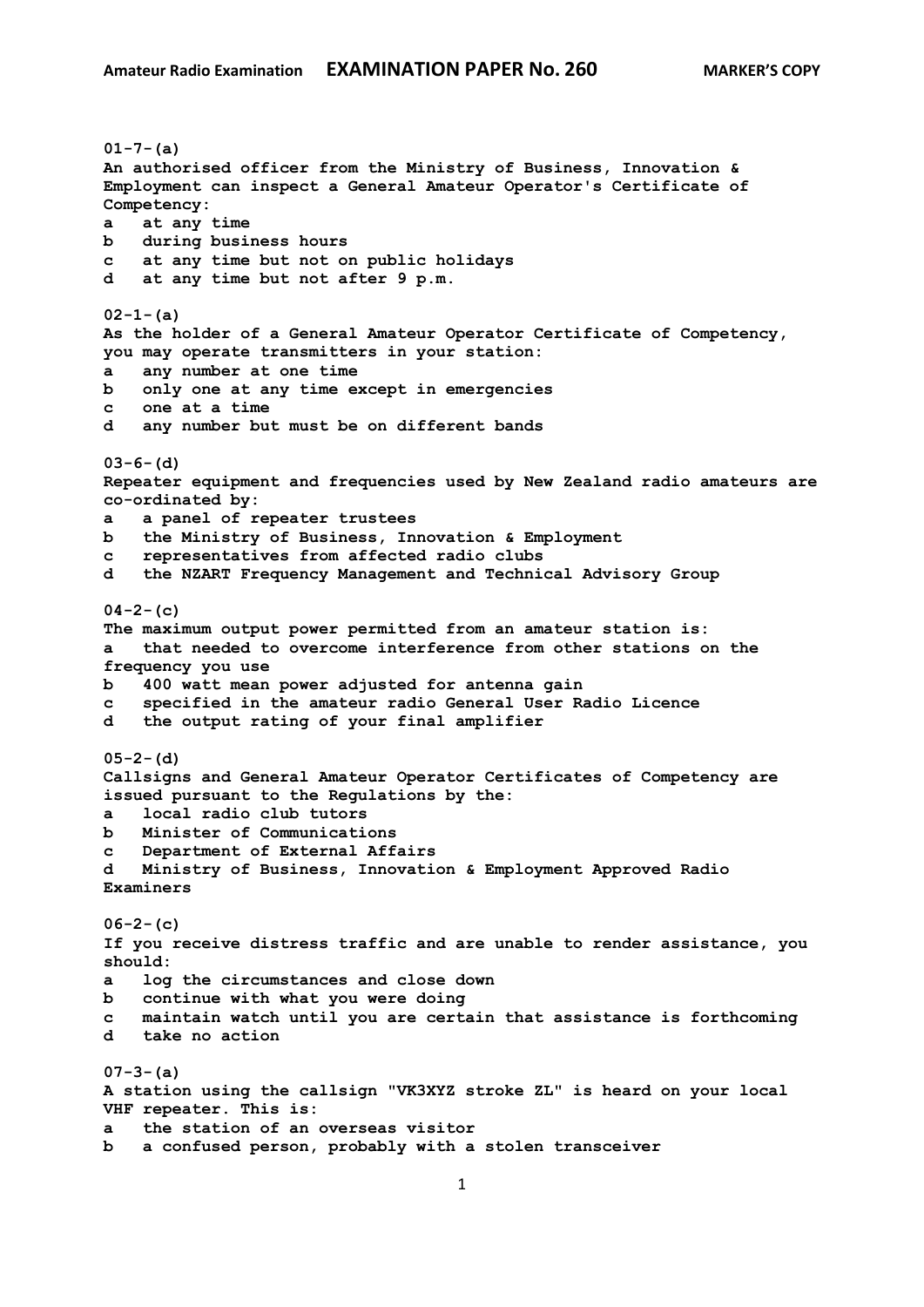```
c an unauthorised callsign
d an illegal operator
08-5-(a)
In New Zealand, the "15 metre band" frequency limits are:
a 21.00 to 21.45 MHz
b 21.00 to 21.40 MHz
c 21.00 to 21.35 MHz
d 21.00 to 21.30 MHz
09-0-(c)
Operation on the 130 to 190 kHz band requires:
a a vertical half-wave dipole antenna
b special permission to operate in hours of darkness
c power output limited to a maximum of 5 watt e.i.r.p.
    d receivers and computers with sound cards
10-2-(c)
In the classic model of the atom:
a the neutrons and the electrons orbit the nucleus
b the protons and the neutrons orbit the nucleus in opposite directions
c the electrons orbit the nucleus
d the protons orbit around the neutrons
11-0-(c)
The plastic coating around wire is:
a a conductor
b an inductor 
c an insulator
d a magnet
12-9-(a)
The unit of resistance is the:
a ohm
b farad
c watt
d resistor
13-5-(b)
A current of 2 ampere flows through a 16 ohm resistance. The applied 
voltage is:
a 8 volt
b 32 volt
c 14 volt 
d 18 volt 
14-7-(b)
The ohm is the unit of:
a supply voltage
b electrical resistance
c electrical pressure
d current flow
```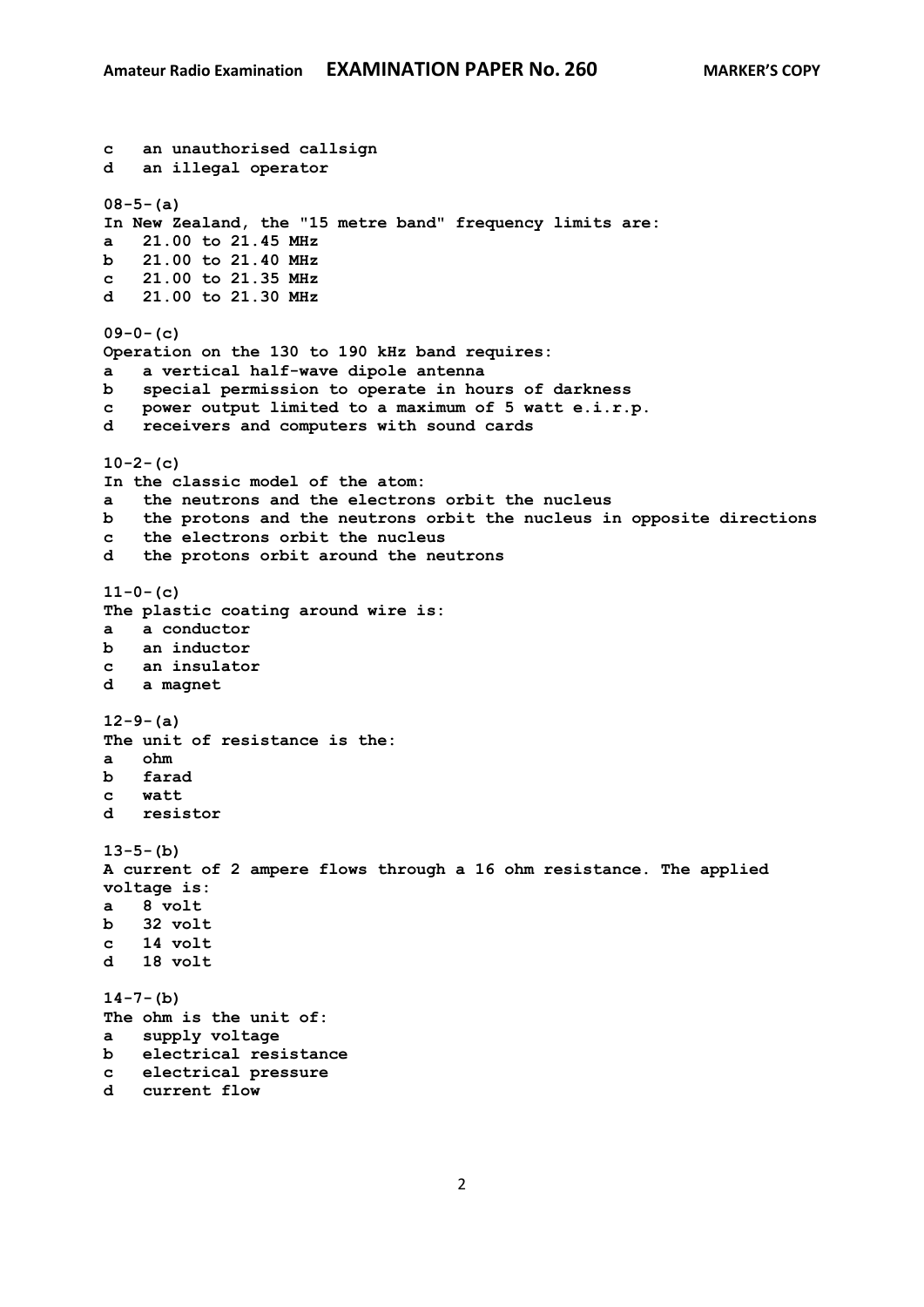```
15-8-(c)
Two resistors are connected in parallel. One is 75 ohm and the other is 
50 ohm. The total resistance of this parallel circuit is:
a 10 ohm
b 70 ohm 
c 30 ohm 
d 40 ohm 
16-9-(a)
The following resistor combination can most nearly replace a single 150 
ohm resistor:
a three 47 ohm resistors in series
b four 47 ohm resistors in parallel
c five 33 ohm resistors in parallel 
d five 33 ohm resistors in series
17-1-(b)
Two resistors are in parallel. Resistor A carries twice the current of 
resistor B, which means that:
a B has half the resistance of A
b A has half the resistance of B 
c the voltage across A is twice that across B
d the voltage across B is twice that across B 
18-0-(d)
A transmitter power amplifier requires 30 mA at 300 volt. The DC input 
power is:
a 300 watt
b 9000 watt
c 6 watt
d 9 watt 
19-0-(c)
The following two quantities should be multiplied together to find power:
a resistance and capacitance
b voltage and inductance
c voltage and current
d inductance and capacitance
20-0-(a)
An "alternating current" is so called because:
a it reverses direction periodically
b its direction of travel can be altered by a switch
c its direction of travel is uncertain
d it travels through a circuit using alternate paths
21-4-(b)
The material separating the plates of a capacitor is the:
a semiconductor
b dielectric
c resistor
d lamination
```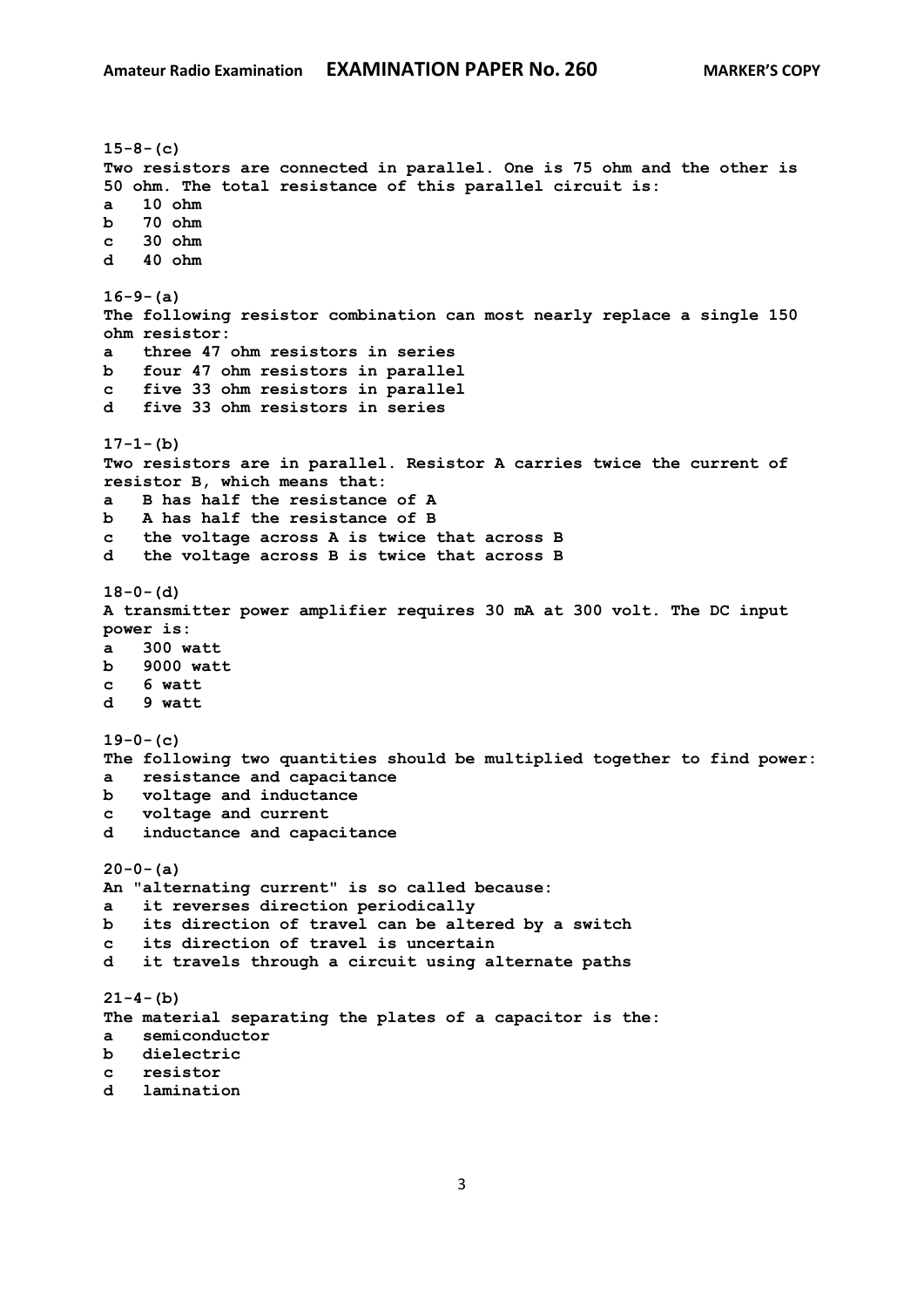**22-5-(c) An inductor and a capacitor are connected in series. At the resonant frequency, the resulting impedance is: a totally reactive b maximum c minimum d totally inductive 23-5-(d) The purpose of using three wires in the mains power cord and plug on amateur radio equipment is to: a make it inconvenient to use b prevent the plug from being reversed in the wall outlet c prevent short circuits d prevent the chassis from becoming live in case of an internal short to the chassis 24-9-(c) The following material is considered to be a semiconductor: a copper b sulphur c silicon d tantalum 25-0-(b) A varactor diode acts like a variable: a resistance b capacitance c voltage regulator d inductance 26-8-(d) This is usually found on the inside of a thermionic valve: a argon b air c neon d a vacuum 27-5-(c) When measuring the current drawn by a receiver from a power supply, the current meter should be placed: a in parallel with both receiver power supply leads b in parallel with one of the receiver power leads c in series with one of the receiver power leads d in series with both receiver power leads 28-3-(c) A transmitter power amplifier has a gain of 20 dB. The ratio of the output power to the input power is: a 10 b 20 c 100**

**d 40**

4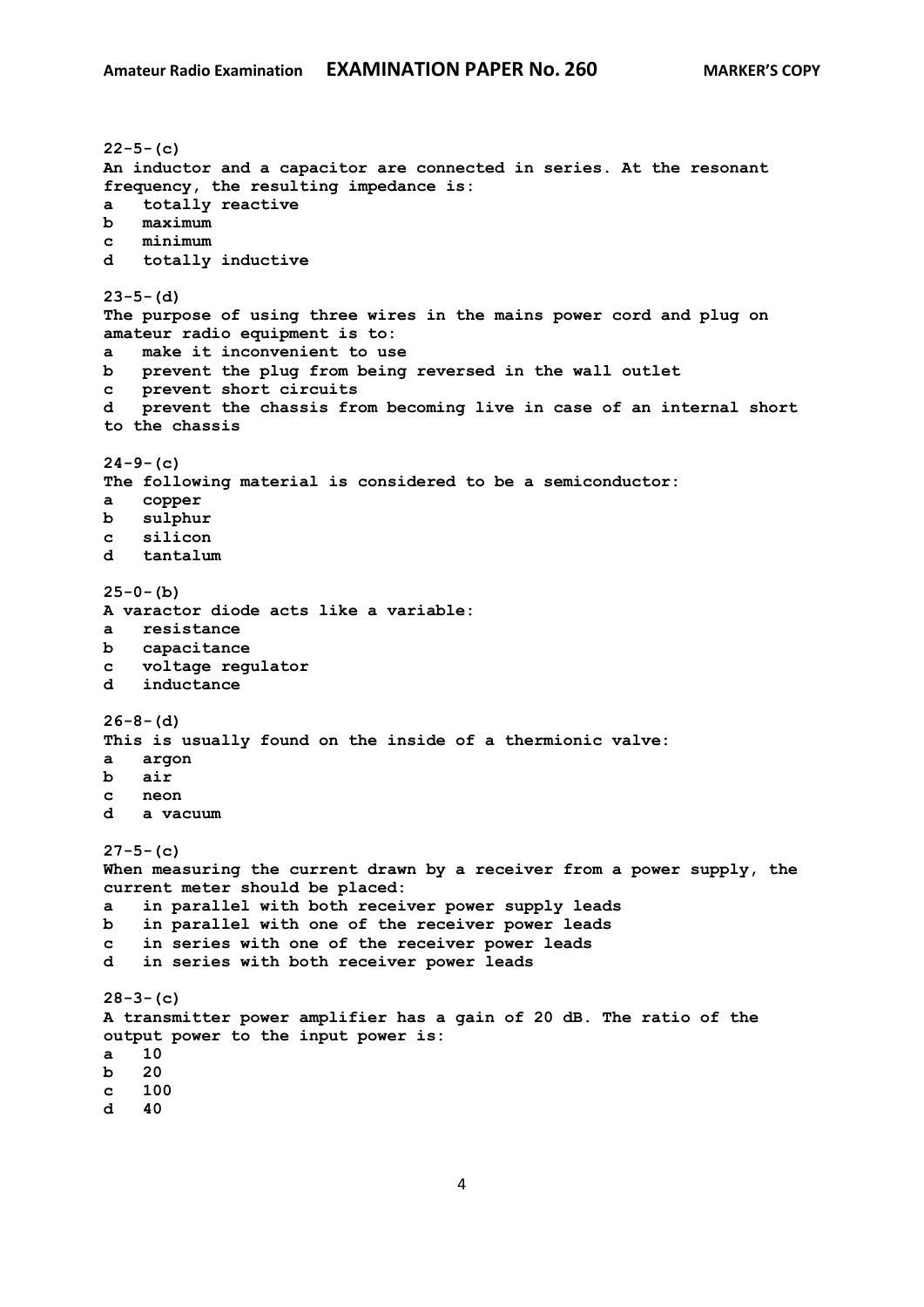**29-4-(d) In an HF station, the "linear amplifier" is: a an amplifier to remove distortion in signals from the transceiver b an amplifier with all components arranged in-line c a push-pull amplifier to cancel second harmonic distortion d an optional amplifier to be switched in when higher power is required 30-7-(a) In a frequency modulation receiver, this is located between the limiter and the audio frequency amplifier: a the frequency discriminator b the intermediate frequency amplifier c the speaker and/or headphones d the high frequency oscillator 31-7-(b) In a single sideband and CW receiver, the output from this is connected to the product detector: a the mixer b the beat frequency oscillator c the radio frequency amplifier d the audio frequency amplifier 32-3-(a) The figure in a receiver's specifications which indicates its sensitivity is the: a signal plus noise to noise ratio b bandwidth of the IF in kilohertz c audio output in watts d number of RF amplifiers 33-2-(c) An RF amplifier ahead of the mixer stage in a superhet receiver: a enables the receiver to tune a greater frequency range b means no BFO stage is needed c increases the sensitivity of the receiver d makes it possible to receive SSB signals 34-6-(d) A superhet receiver receives an incoming signal of 3540 kHz and the local oscillator produces a signal of 3995 kHz. The IF amplifier is tuned to: a 3540 kHz b 3995 kHz c 7435 kHz d 455 kHz 35-8-(d) It is very important that the oscillators contained in a superhet receiver are: a sensitive and selective b stable and sensitive c selective and spectrally pure d stable and spectrally pure**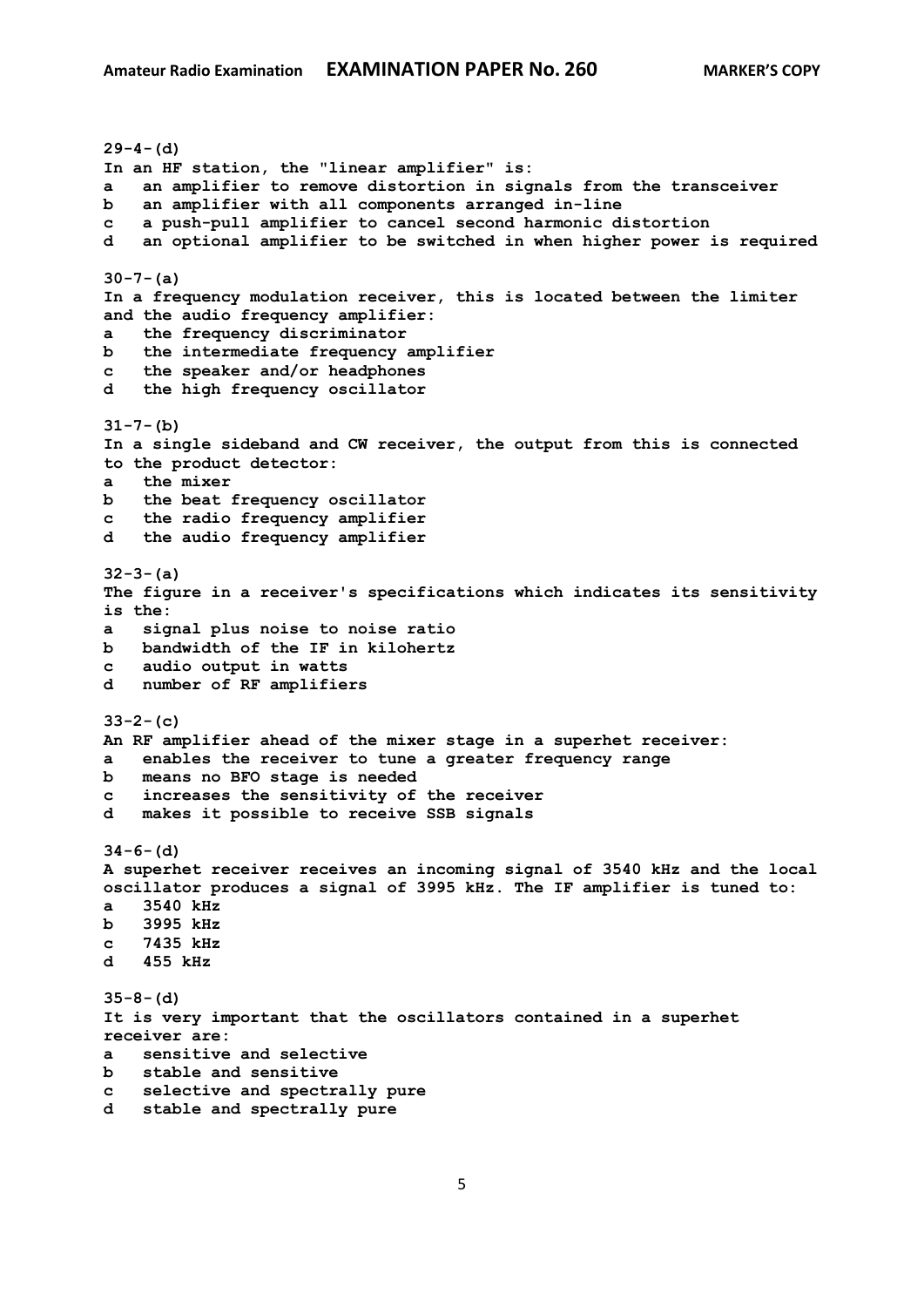```
36-5-(b)
Front-end selectivity is provided by resonant networks both before and 
after the RF stage in a superhet receiver. This whole section of the 
receiver is often referred to as the:
a preamble
b preselector
c preamplifier
d pass-selector
37-6-(c)
In a frequency modulation transmitter, the power amplifier output is fed 
to the:
a frequency multiplier
b microphone
c antenna
d modulator
38-4-(c)
In a single sideband transmitter, this is located between the balanced 
modulator and the mixer:
a radio frequency oscillator
b speech amplifier
c filter
d microphone
39-5-(a)
Several stations advise that your FM simplex transmission in the "two 
metre" band is distorted. The cause might be that:
a the transmitter modulation deviation is too high
b your antenna is too low
c the transmitter has become unsynchronised
d your transmitter frequency split is incorrect
40-3-(a)
Increased harmonic output may be produced in a transmitter by:
a overdriven amplifier stages
b a linear amplifier
c a low SWR
d resonant circuits
41-1-(a)
Parasitic oscillations are to be avoided because:
a they cause possible interference to other users of the radio 
frequency spectrum
b they do not radiate very far
c some cannot be adequately controlled
d they do not always follow your modulation
42-9-(b)
Electrolytic capacitors are used in power supplies because:
a they are tuned to operate at 50 Hz
b they can be obtained in larger values than other types
c they have very low losses compared to other types
d they radiate less RF noise than other types
```
6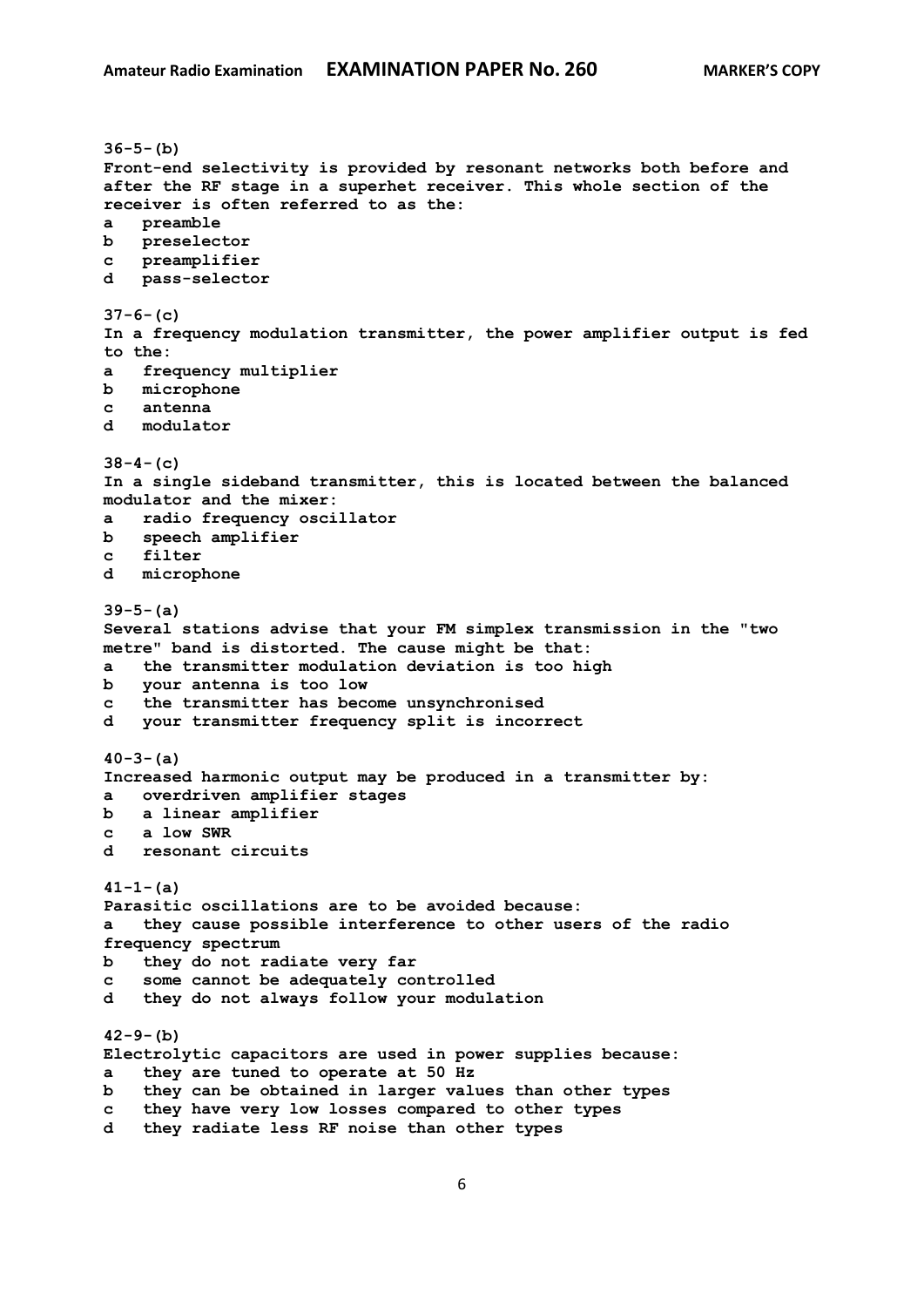**43-2-(c) A transformer is used in a power supply to: a transform the incoming mains AC voltage to a DC voltage b ensure that any RF radiation cannot get into the power supply c transform the mains AC voltage to a more convenient AC voltage d transform the mains AC waveform into a higher frequency waveform 44-8-(c) Before calling CQ on the HF bands, you should: a request that other operators clear the frequency b request a signal report from any station listening c listen first, then ask if the frequency is in use d use a frequency where many stations are already calling 45-4-(d) The standard frequency offset (split) for 2 metre repeaters in New Zealand is: a plus 600 kHz below 147 MHz, minus 600 kHz on or above 147 MHz b minus 5 MHz below 147 MHz, plus 5 MHz kHz on or above 147 MHz c plus 5 MHz below 147 MHz, minus 5 MHz kHz on or above 147 MHz d plus 600 kHz above 147 MHz, minus 600 kHz on or below 147 MHz 46-4-(c) The "RIT" control on a transceiver: a reduces interference on the transmission b changes the frequency of the transmitter section without affecting the frequency of the receiver section c changes the frequency of the receiver section without affecting the frequency of the transmitter section d changes the transmitting and receiver frequencies by the same amount 47-2-(d) The "Q signal" requesting the other station to send slower Morse code is: a QRL b QRN c QRM d QRS 48-7-(b) An RF transmission line should be matched at the transmitter end to: a prevent frequency drift b transfer maximum power to the antenna c overcome fading of the transmitted signal d ensure that the radiated signal has the intended polarisation 49-5-(b) An instrument to check whether RF power in the transmission line is transferred to the antenna is: a an antenna tuner b a standing wave ratio meter c a dummy load**

**d a keying monitor**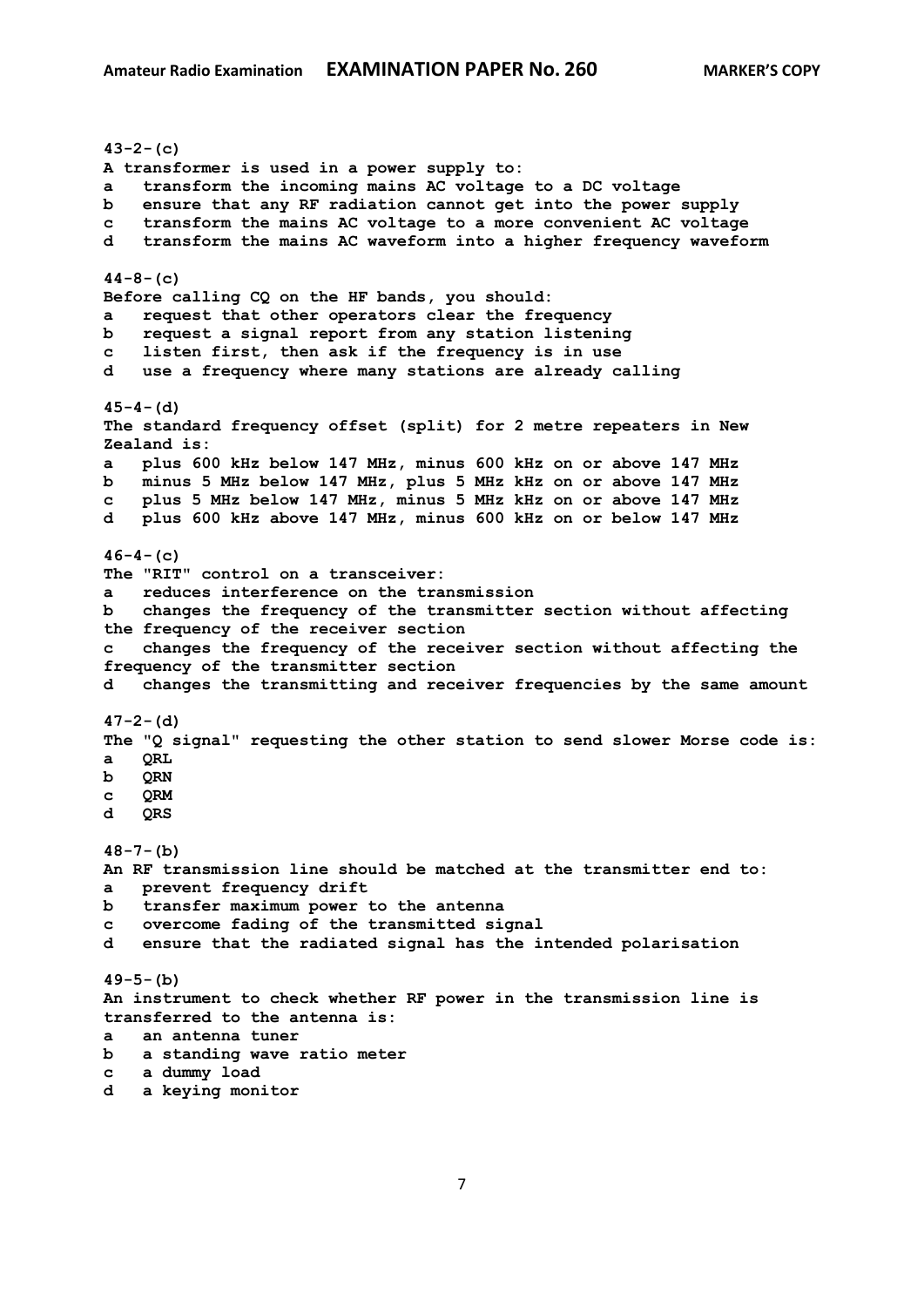```
50-9-(a)
Radio wave polarisation is defined by the orientation of the radiated:
a electric field
b magnetic field
c inductive field
d capacitive field
51-6-(d)
The effect of adding a series inductance to an antenna is to:
a increase the resonant frequency
b have no change on the resonant frequency
c have little effect
d decrease the resonant frequency
52-2-(c)
This property of an antenna broadly defines the range of frequencies to 
which it will be effective:
a front-to-back ratio
b impedance
c bandwidth
d polarisation
53-5-(b)
The reflector and director(s) in a Yagi antenna are called:
a oscillators
b parasitic elements
c tuning stubs
d matching units
54-5-(a)
That portion of HF radiation which is directly affected by the surface of 
the earth is called:
a ground wave
b local field wave
c inverted wave
d ionospheric wave
55-8-(c)
VHF and UHF bands are frequently used for satellite communication 
because:
a the Doppler frequency change caused by satellite motion is much less 
than at HF
b satellites move too fast for HF waves to follow
c waves at these frequencies travel to and from the satellite 
relatively unaffected by the ionosphere
d the Doppler effect would cause HF waves to be shifted into the VHF 
and UHF bands
56-6-(c)
The skip distance of a sky wave will be greatest when the:
a ionosphere is most densely ionised
b signal given out is strongest
c angle of radiation is smallest
d polarisation is vertical
```